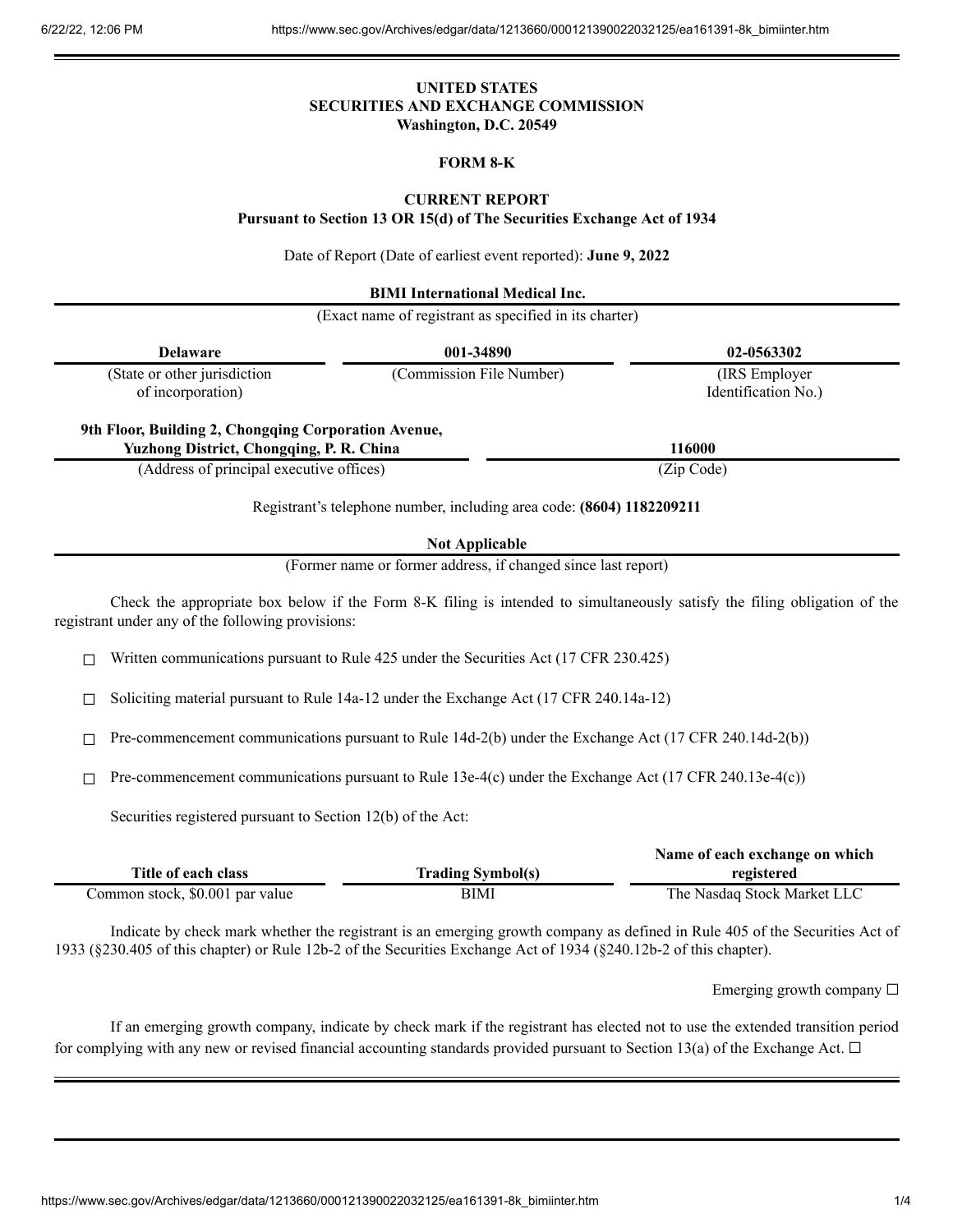#### **Item 1.01 Entry into a Material Definitive Agreement.**

On June 9, 2022, BIMI International Medical Inc. (the "Company") entered into a Stock Purchase Agreement (the "Chairman's SPA") with the Chairman of the Board of the Company, Mr. Fnu Oudom, whereby Mr. Oudom agreed to purchase 12,500,000 shares of common stock of the Company (the "Common Stock") for \$5 million, or \$0.40 per share (the "Chairman's Shares"), subject to the approval of the stockholders of the Company. The purchase price per share reflects a 9% discount on the five-day average closing price of the Common Stock on NASDAQ before signing the SPA (the closing price of the Common Stock on Nasdaq on such date was \$0.52). On June 9, 2022, Mr. Oudom provided the Company with \$5 million as interim financing in consideration for the issuance of a \$5 million subordinated promissory note (the "Chairman's Note"), bearing no interest, which will become due and payable immediately if the sale of the Chairman's Shares is not approved by the Company's stockholders. The Company expects to seek stockholder approval of the sale at the upcoming annual meeting of stockholders. If approved and the Chairman's Shares are issued, all obligations under the Chairman's Note will have been performed and discharged in full without any payment of interest. The Company has no obligation to file a registration statement with the SEC for the resale of the Chairman's Shares.

Based on the number of shares of Common Stock outstanding as of June 9, 2022, the Chairman's Shares will represent approximately 45% of the Common Stock outstanding post issuance. Accordingly, if the sale of the Chairman's Shares is approved, Mr. Oudom will have the ability to exercise a significant influence over the Company's business and affairs and generally have the power to determine all matters submitted to a vote of the Company's stockholders where all shares vote together as a single class, including the election of directors and approval of significant corporate transactions. Mr. Oudom may make decisions regarding the Company and its business that are opposed to other stockholders' interests or with which other stockholders' may disagree. Mr. Oudom's voting power could have the effect of deterring or preventing a change in control of the Company that might otherwise be beneficial to other stockholders of the Company.

On June 9, 2022, the Company amended the employment agreement with its CEO, Mr. Tiewei Song (the "Song Amendment"), to, among other things, allow the term of his employment agreement to automatically renew every year unless both the Company and Mr. Song agree not to renew in writing and to adjust his annual base salary from \$1,000,000 in cash plus 1 million shares of Common Stock to \$300,000 in cash only going forward. The Song Amendment also increased the change in control severance payment to which Mr. Song is entitled from \$10,000,000 to \$20,000,000, in the event Mr. Song's employment is terminated in connection with a change of control. Mr. Song's 2021 stock consideration was not subject to stock splits or reverse stock splits per the terms of his employment agreement. In connection with the signing of the Song Amendment, Mr. Song agreed to waive such privileges with respect to his shares of Common Stock in all future stock splits, reverse stock splits and similar transactions.

On June 9, 2022, the Company entered into a waiver and consent agreement (the "Waiver Agreement") with two institutional investors (each a "Holder" and collectively the "Holders") with respect to the Company's obligations under the Securities Purchase Agreement dated November 18, 2021 (the "2021 SPA") by and among the Company and the Holders. Pursuant to the Waiver Agreement, the Holders waived certain the Company's obligations under the 2021 SPA with respect to additional issuances of securities (applicable to the Chairman's Shares) and the issuance of additional debt (applicable to the Chairman's Note) and the Holders' right with respect to participation rights (applicable to the Chairman's Shares). In consideration for the Holders providing the waivers, the Company agreed that it will use \$500,000 of the proceeds to pay down portions of each Holder's promissory note (an aggregate of \$1,000,000 for both Holders), half of which amount will be paid upon the issuance of the Chairman's Note and the remainder will be paid if stockholder approval is obtained.

The foregoing description of the Chairman's SPA, the Chairman's Note, the Song Amendment and the Waiver Agreement does not purport to be complete and is qualified in its entirety by reference to the Chairman's SPA, the Chairman's Note, the Song Amendment and the Waiver Agreement, which are filed as Exhibits 4.1, 4.2, 4.3 and 4.4 hereto, and are incorporated herein by reference.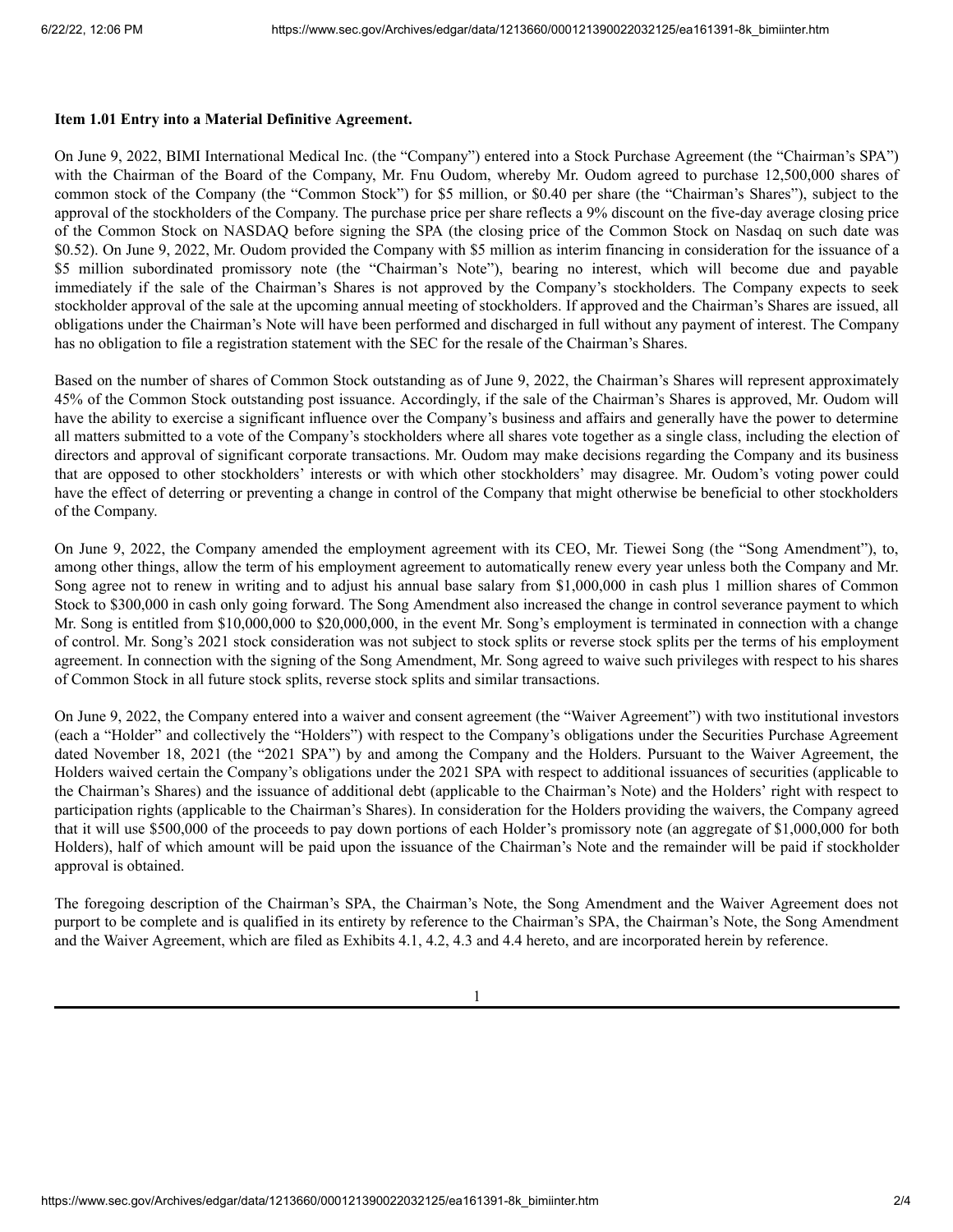## Item 2.03 Creation of a Direct Financial Obligation or an Obligation under an Off-Balance Sheet Arrangement of a Registrant.

On June 9, 2022, the Company entered into a stock purchase agreement with the Chairman of the Board of the Company, Mr. Fnu Oudom, whereby Mr. Oudom agreed to purchase 12,500,000 shares of the common stock of the Company (the "Common Stock") for \$5 million, or \$0.40 per share (the "Chairman's Shares"), subject to the approval of the stockholders of the Company. The purchase price per share reflects a 9% discount on the five-day average closing price the Common Stock on NASDAQ before signing the Chairman's SPA (the closing price of the Common Stock on Nasdaq on such date was \$0.52). On June 9, 2022, Mr. Oudom provided the Company with \$5 million in interim financing in consideration for the issuance of a \$5 million subordinated promissory note (the "Chairman's Note"), bearing no interest, which will become due and payable immediately if the sale of the Chairman's Shares is not approved by the Company's stockholders. The Company expects to seek stockholder approval of the sale at the upcoming annual meeting of stockholders. If approved and the Chairman's Shares are issued, all obligations under the Chairman's Note will have been performed and discharged in full without any payment of interest. The Company has no obligation to file a registration statement with the SEC for the resale of the Chairman's Shares.

#### **Item 8.01 Other Events**

On June 10, 2022, the Company issued a press release announcing the entry into of the Chairman's SPA and the Waiver Agreement.

A copy of the press release is attached hereto as Exhibit 99.1 and incorporated herein by reference.

The information under Items 1.01 and 8.01, including Exhibit 99.1, is deemed "furnished" and not "filed" under Section 18 of the Securities Exchange Act of 1934, as amended (the "Exchange Act"), or otherwise subject to the liability of that section, and shall not be incorporated by reference into any registration statement or other document filed under the Securities Act of 1933, as amended, or the Exchange Act, except as shall be expressly set forth by specific reference in such filing.

The information in this Current Report on Form 8-K, including Exhibit 99.1, may contain forward-looking statements based on management's current expectations and projections, which are intended to qualify for the safe harbor of Section 27A of the Securities Act of 1933, as amended, and Section 21E of the Securities Exchange Act of 1934, as amended. The statements contained herein that are not historical facts are considered "forward-looking statements." Such forward-looking statements may be identified by, among other things, the use of forward-looking terminology such as "believes," "expects," "may," "will," "should," or "anticipates" or the negative thereof or other variations thereon or comparable terminology, or by discussions of strategy that involve risks and uncertainties. In particular, statements regarding the efficacy of investment in research and development are examples of such forwardlooking statements. The forward-looking statements include risks and uncertainties, including, but not limited to, the effect of political, economic, and market conditions and geopolitical events; legislative and regulatory changes that affect our business; the availability of funds and working capital; the actions and initiatives of current and potential competitors; investor sentiment; and our reputation. The Registrant does not undertake any responsibility to publicly release any revisions to these forward-looking statements to take into account events or circumstances that occur after the date of this report. The factors discussed herein are expressed from time to time in the Registrant's filings with the Securities and Exchange Commission available at http://www.sec.gov.

## **Item 9.01 Financial Statements and Exhibits.**

(d) Exhibits.

|      | <b>Exhibit No. Description</b>                                                                           |
|------|----------------------------------------------------------------------------------------------------------|
| 4.1  | Stock Purchase Agreement dated June 9, 2022                                                              |
| 4.2  | Subordinated Promissory Note dated June 9, 2022                                                          |
| 4.3  | <u>Amendment to Executive Employment Agreement dated June 9, 2022</u>                                    |
| 4.4  | Form of Waiver and Consent Agreement                                                                     |
| 99.1 | Press Release Dated June 10, 2022                                                                        |
| 104  | Cover Page Interactive Data File (the cover page XBRL tags are embedded within the inline XBRL document) |